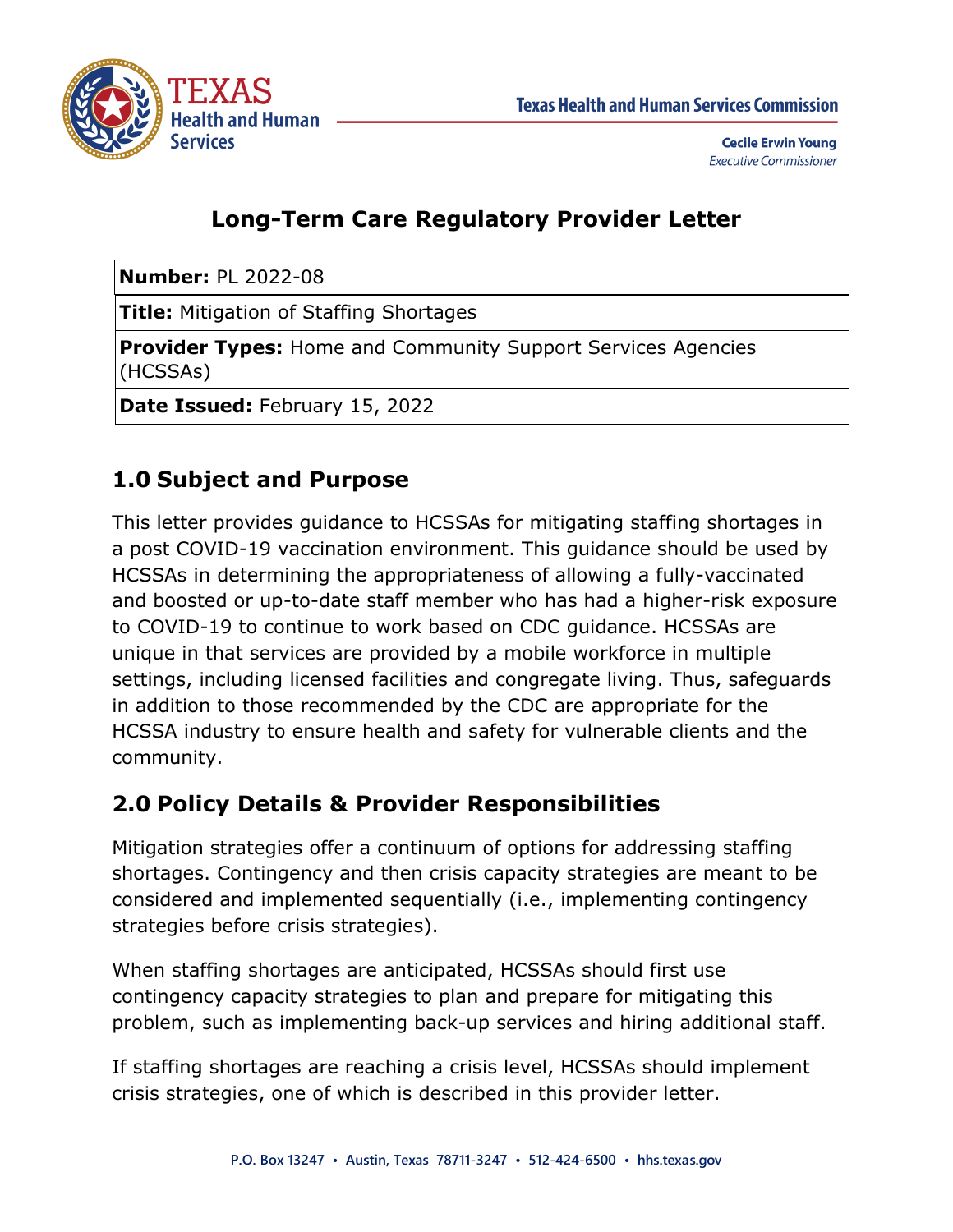#### **2.1 Staffing Shortage Crisis Strategy**

For HCSSAs experiencing crisis-level staffing shortages, the [Centers](https://www.cdc.gov/coronavirus/2019-ncov/hcp/mitigating-staff-shortages.html#print)  [for Disease Control and Prevention \(CDC\)](https://www.cdc.gov/coronavirus/2019-ncov/hcp/mitigating-staff-shortages.html#print) has provided guidance to allow asymptomatic, fully vaccinated staff who have had a higher-risk exposure to COVID-19 but are not known to be infected to continue to work throughout their 14-day post-exposure period. If permitted to work, the CDC recommends implementing the following transmissionbased precautions.

- The staff should continue to report temperature (or that they have a "well" feeling of being afebrile (not feverish) for staff in personal assistance services agencies) and absence of symptoms each day before starting work (i.e., staff screening).
- If staff develop even mild symptoms consistent with COVID-19, they should either not report to work or stop working and remove themselves from close proximity with clients. and they should then notify their supervisor or administrator prior to leaving work in accordance with strategies on the staffing contingency checklist and where the agency is in implementation of mitigation strategies.
- The staff should be tested and, if found to be infected with COVID-19, should be excluded from work until they meet all [Return to Work Criteria.](https://www.cdc.gov/coronavirus/2019-ncov/hcp/return-to-work.html)

If a HCSSA chooses to follow the CDC guidance above, then the HCSSA must also take *additional transmission-based precautions*, which include the following.

- The staff must use full PPE, including a surgical or N95 mask throughout the 14-day post-exposure period.
- The HCSSA must implement COVID-19 testing strategies for such staff.

#### **2.2 HCSSA Policies**

The HCSSA should consider human resources policies that allow for staff to not work when risks cannot be mitigated and if staff become symptomatic.

The agency may also have specific policies regarding provision of dedicated staffing to clients where services require a specialized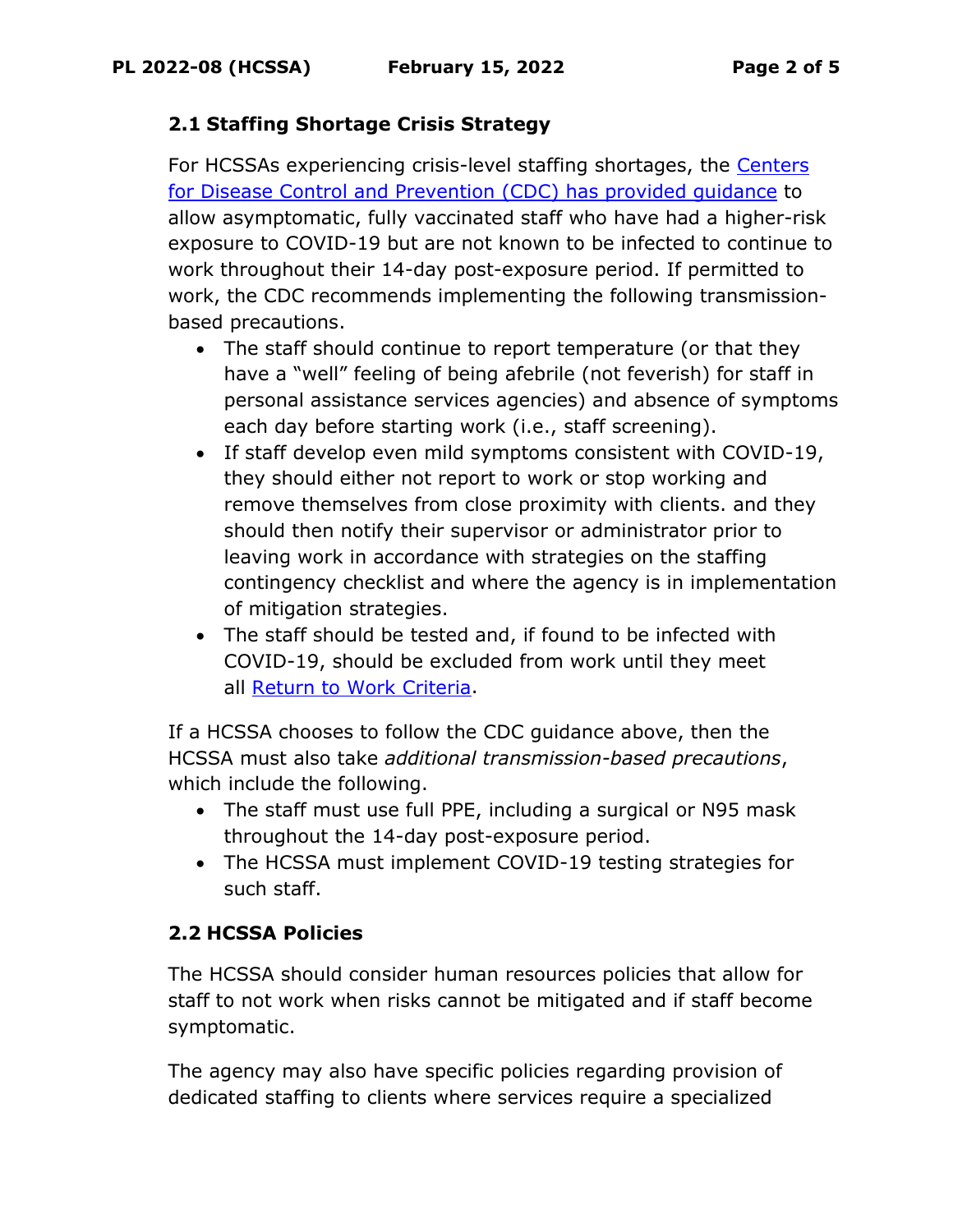workforce. This will include policies for an HCP who may have shared exposure with the individuals in a homecare assignment when it is the only assignment for the HCP.

# **3.0 Staffing Contingency Checklist**

HCSSAs facing staffing shortages that impact the provision of essential care and services should attempt each list item in the order provided below. Each list item contains a link to supplemental information located in this document.

Refer to CDC's Strategies to Mitigate Healthcare Personnel Staffing [Shortages:](https://www.cdc.gov/coronavirus/2019-ncov/hcp/mitigating-staff-shortages.html?ACSTrackingID=USCDC_511-DM72621&ACSTrackingLabel=HAN%20460-%20COCA%20Subscribers&deliveryName=USCDC_511-DM72621)

 $\Box$  Attempt to address social factors preventing staff from working.

☐ Attempt to categorize staff into vaccinated, vaccinated and boosted, and unvaccinated or unknown status.

 $\Box$  Request staff postpone elective time off from work, as appropriate.

 $\Box$  Ensure all scheduled visits are essential on the days and times scheduled.

If the visits can be rescheduled without negative impact to a client, do so.

 $\Box$  Consult the agency's back up policies and procedures<sup>[1](#page-2-0)</sup>. The agency administrator and governing body, as applicable, should review the back-up policies to ensure they capitalize on the following strategies:

- o Share staff between different COVID-19 cohorts and teams, if used to categorize staffing needs.
- o Use nearby health facilities, partners, or local colleges to identify qualified supplemental staff.
- o Identify alternate HCSSAs and healthcare facilities with adequate staffing to care for client with COVID-19.
- o When sharing staff among different COVID-19 Cohorts, the CDC recommends identifying HCPs to work only with the COVID-19 positive cohort clients, when it is in use. If possible, HCP should avoid working with both the COVID-19 positive cohort clients and on other clients during the same shift or same care and visit period.

 $\Box$  Contact staffing agencies.

□ Follow CDC guidance on: Work Restrictions for Asymptomatic HCP with [Exposure to COVID-19](https://www.cdc.gov/coronavirus/2019-ncov/hcp/guidance-risk-assesment-hcp.html?CDC_AA_refVal=https%3A%2F%2Fwww.cdc.gov%2Fcoronavirus%2F2019-ncov%2Fhcp%2Freturn-to-work.html)

☐ Follow CDC guidance on: [Work Restrictions for HCP with COVID-19](https://www.cdc.gov/coronavirus/2019-ncov/hcp/guidance-risk-assesment-hcp.html?CDC_AA_refVal=https%3A%2F%2Fwww.cdc.gov%2Fcoronavirus%2F2019-ncov%2Fhcp%2Freturn-to-work.html)  [Infection](https://www.cdc.gov/coronavirus/2019-ncov/hcp/guidance-risk-assesment-hcp.html?CDC_AA_refVal=https%3A%2F%2Fwww.cdc.gov%2Fcoronavirus%2F2019-ncov%2Fhcp%2Freturn-to-work.html)

<span id="page-2-0"></span> $126$  TAC §558.290(a)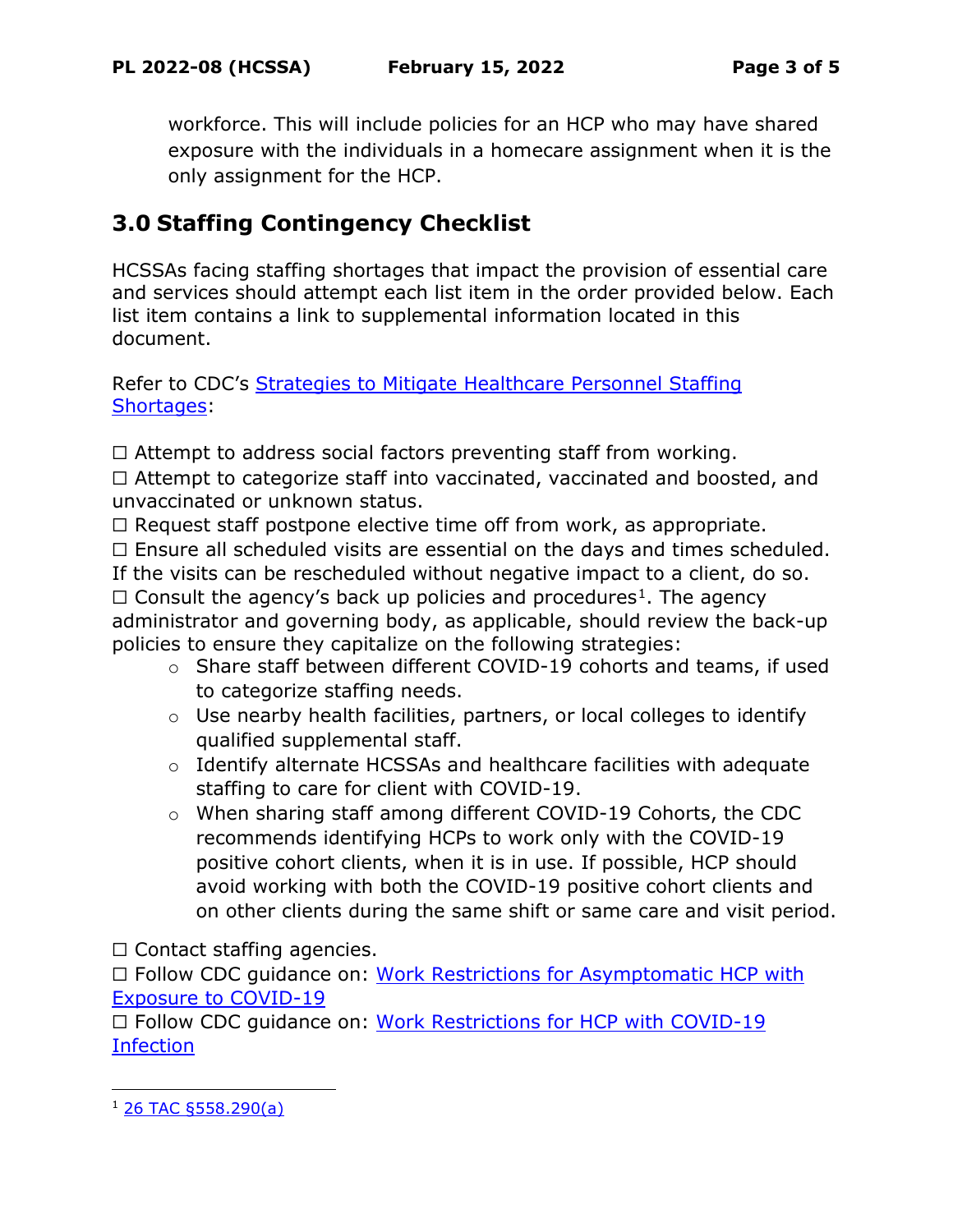Note: LTCR may request documentation showing that all mitigation strategies have been exhausted before agencies resort to allowing staff who have been exposed to COVID-19 or infected with COVID-19 to return to work early.

Before resorting to allowing HCPs who have been exposed to COVID-19 or infected by COVID-19 to return to work early, refer to the CDC's [Strategies](https://www.cdc.gov/coronavirus/2019-ncov/hcp/mitigating-staff-shortages.html)  [to Mitigate Healthcare Personnel Staffing Shortages.](https://www.cdc.gov/coronavirus/2019-ncov/hcp/mitigating-staff-shortages.html)

### **4.0 Allowing Asymptomatic Staff Who Have Had COVID-19 Exposure to Work**

The CDC provides a detailed and comprehensive table on [Work Restrictions](https://www.cdc.gov/coronavirus/2019-ncov/hcp/guidance-risk-assesment-hcp.html?CDC_AA_refVal=https%3A%2F%2Fwww.cdc.gov%2Fcoronavirus%2F2019-ncov%2Fhcp%2Freturn-to-work.html)  [for HCP with COVID-19 Infection and Exposures.](https://www.cdc.gov/coronavirus/2019-ncov/hcp/guidance-risk-assesment-hcp.html?CDC_AA_refVal=https%3A%2F%2Fwww.cdc.gov%2Fcoronavirus%2F2019-ncov%2Fhcp%2Freturn-to-work.html) HCSSAs must refer to this guidance when assessing if/when it may be appropriate to allow asymptomatic staff who have been exposed to COVID-19 but are not known to be infected to continue to work. While HHSC does not recommend using staff who have had unprotected exposure to COVID-19 prior to the end of their [quarantine,](https://www.cdc.gov/coronavirus/2019-ncov/your-health/quarantine-isolation.html?CDC_AA_refVal=https%3A%2F%2Fwww.cdc.gov%2Fcoronavirus%2F2019-ncov%2Fif-you-are-sick%2Fquarantine.html) we understand that there may be certain situations which require this practice.

Asymptomatic staff who had unprotected exposure to COVID-19, are not known to be infected, and have been approved to work must:

- take a non-direct care role whenever feasible;
- be diligent in monitoring their symptoms; and
- be prioritized for testing.

Refer to the CDC's [Antigen Testing in Long-Term Care](https://www.cdc.gov/coronavirus/2019-ncov/hcp/nursing-homes-antigen-testing.html)

### **5.0 Allowing Staff with Suspected or Confirmed COVID-19, Who Are Well Enough and Willing to Work, But Have Not Met All Return to Work Criteria**

Please note, while the CDC includes strategies to allow healthcare workers with suspected or confirmed COVID-19 to work before meeting the Return to [Work Criteria](https://www.cdc.gov/coronavirus/2019-ncov/hcp/return-to-work.html) in extreme situations, this is not typically permitted in longterm care facilities and agencies. Federal and state laws prohibit potentially infectious staff from working in long-term care facilities and agencies.

However, in certain crisis situations, a HCSSA could use COVID-19 positive staff to care for COVID-positive residents. HCSSAs must refer to the CDC's guidance on [Work Restrictions for HCP with COVID-19 Infection and](https://www.cdc.gov/coronavirus/2019-ncov/hcp/guidance-risk-assesment-hcp.html?CDC_AA_refVal=https%3A%2F%2Fwww.cdc.gov%2Fcoronavirus%2F2019-ncov%2Fhcp%2Freturn-to-work.html)  [Exposures](https://www.cdc.gov/coronavirus/2019-ncov/hcp/guidance-risk-assesment-hcp.html?CDC_AA_refVal=https%3A%2F%2Fwww.cdc.gov%2Fcoronavirus%2F2019-ncov%2Fhcp%2Freturn-to-work.html) when assessing if/when it may be appropriate to allow staff to